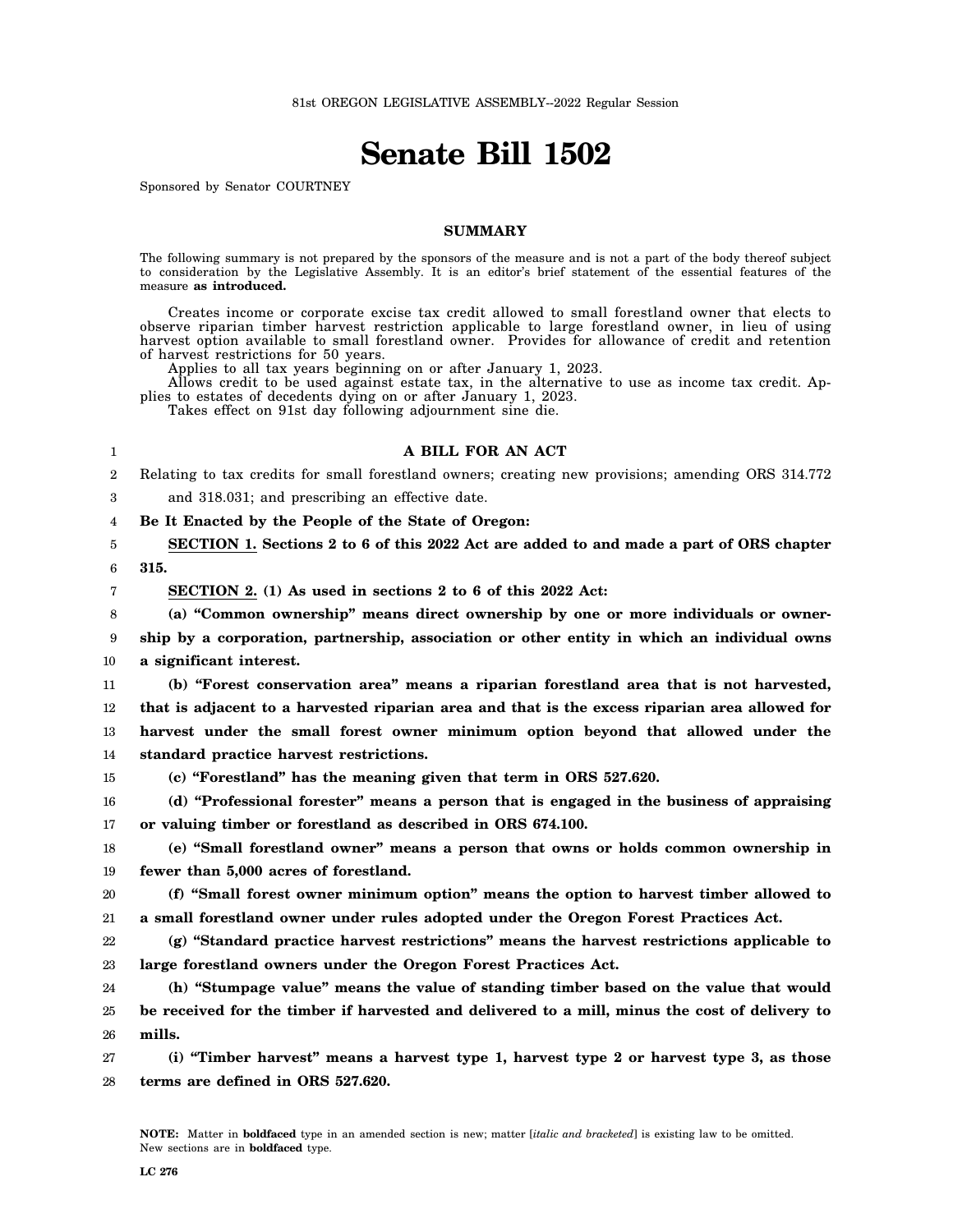#### SB 1502

1 2 3 4 5 6 7 **(2) A credit against taxes that are otherwise due under ORS chapter 316 or, if the taxpayer is a corporation, under ORS chapter 317 or 318 is allowed to a taxpayer that is a small forestland owner that is eligible to conduct a timber harvest using a small forest owner minimum option and elects to use standard practice harvest restrictions instead. The credit shall be allowed for the tax year in which the timber harvest is completed. A credit under this section may be transferred to a successor owner as provided in ORS 315.056. Notwithstanding ORS 315.052, a credit may be transferred more than once.**

8

9 10 11 12 **(3) In order to be eligible for a credit under this section, a small forestland owner must: (a) Have harvested not more than two million board feet of merchantable forest products from forestland in this state owned by the small forestland owner, as averaged over the three years immediately preceding the date of filing a notification of operation as described in section 3 of this 2022 Act;**

13 14 **(b) Conduct a timber harvest in an area that is:**

**(A) Adjacent to a riparian area subject to the Oregon Forest Practices Act; and**

15 16 **(B) Equal in size to or larger than the forest conservation area for which the small forestland owner claims the credit; and**

17 18 19 20 **(c) Abide by the standard practice harvest restrictions, which shall remain in effect for the forest conservation area for which the small forestland owner claims the credit for 50 years beginning with the year in which a deed restriction is first recorded for the forest conservation area under section 3 of this 2022 Act.**

21 22 23 **(4) The amount of the credit allowed under this section shall be based on the stumpage value of timber within the forest conservation area and shall be calculated as provided in section 4 of this 2022 Act.**

24 25 26 **(5) Prior to claiming the credit allowed under this section, a small forestland owner is required to receive written certification of eligibility from the State Forestry Department, as provided in section 3 of this 2022 Act.**

27 28 29 **(6) Upon the death of a taxpayer that holds a certification under section 3 of this 2022 Act, and to the extent that any amount of credit remains, the credit allowed under this section may be used by the heirs or devisees of the taxpayer:**

30

**(a) As a credit against taxes imposed under ORS chapter 316, 317 or 318; or**

31 32 **(b) As provided in section 9 of this 2022 Act, as a credit against estate tax imposed under ORS chapter 118 on the estate of the small forestland owner.**

33 34 **(7) The credit allowed under this section may not exceed the tax liability of the taxpayer for the tax year.**

35

**(8) A forest conservation area for which a credit is allowed under this section:**

36 37 **(a) May not be disqualified from eligibility for the special assessment as forestland under ORS 321.257 to 321.390 solely due to the use of the credit allowed under this section.**

- 38
- 39

**(b) Shall remain eligible for the deferral allowed under ORS 308A.119, if otherwise eligible.**

**(c) Shall be classified as described in ORS 321.210 as land class FX.**

40 41 42 43 **(9) Any tax credit otherwise allowable under this section that is not used by the taxpayer in a particular tax year may be carried forward and offset against the taxpayer's tax liability in any succeeding tax year thereafter, and may be carried forward to nonconsecutive tax years.**

44 45 **(10) A nonresident shall be allowed the credit under this section. The credit shall be computed in the same manner and be subject to the same limitations as the credit granted**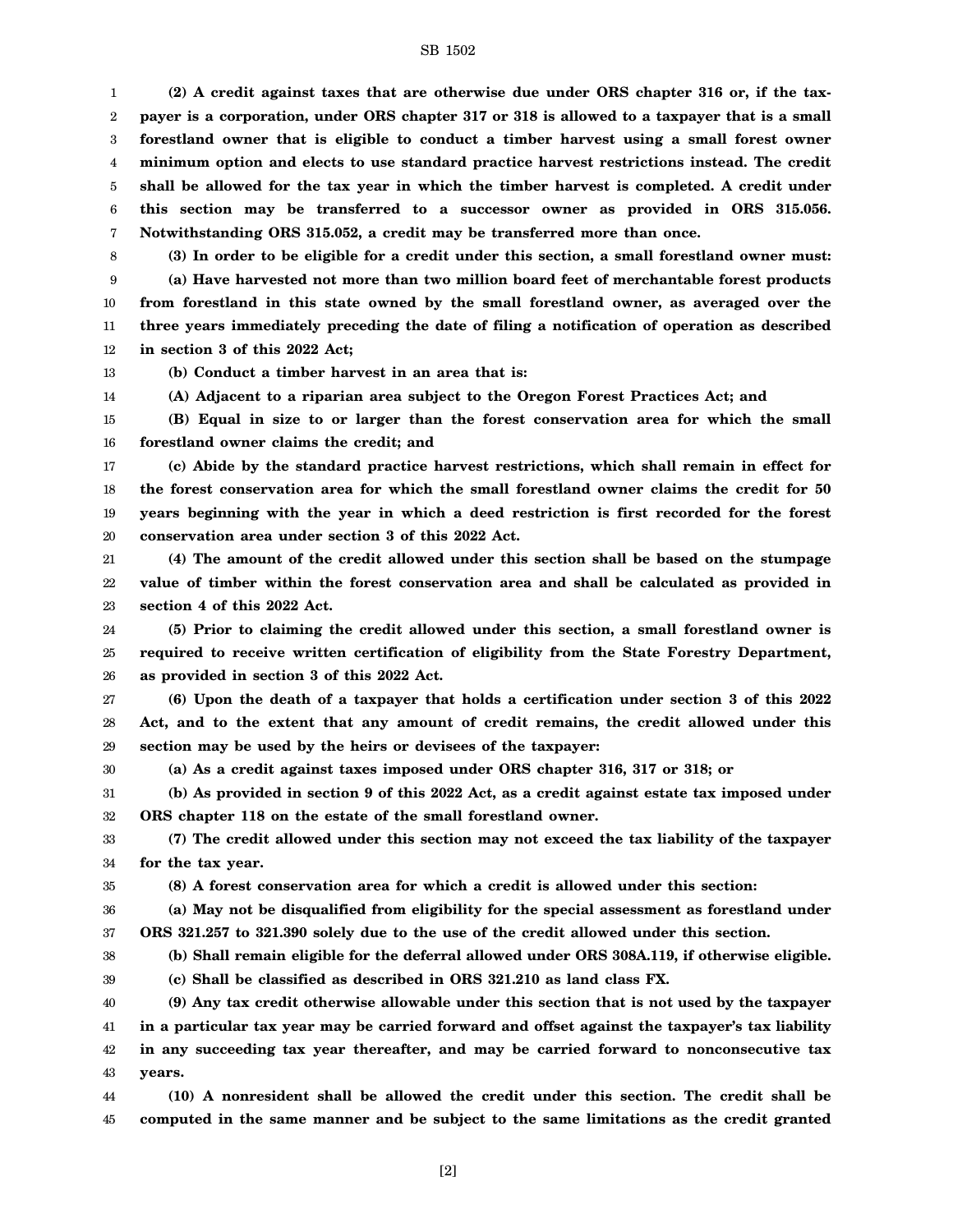1 **to a resident.**

2 3 4 5 **(11) The State Forestry Department, after consultation with the Department of Revenue, shall adopt rules for the purposes of sections 2 to 6 of this 2022 Act, including policies and procedures for certifying taxpayers as eligible for the credit allowed under this section as required in section 3 of this 2022 Act.**

6 7 8 **SECTION 3. (1) In order to obtain certification of eligibility from the State Forestry Department for a tax credit allowed under section 2 of this 2022 Act, a small forestland owner must:**

9 10 11 **(a) File, as provided in ORS 527.670, a notification of operation with the State Forester for an operating area that includes the forest conservation area for which the small forestland owner seeks a credit under section 2 of this 2022 Act;**

12 13 14 **(b) Indicate in the notification of operation that the small forestland owner intends to use the standard practice harvest restrictions in lieu of the small forest owner minimum option;**

**(c) Submit to the department an application for certification under this section; and**

16 17 18 **(d) Provide documentation of stumpage value and costs of appraisal to the department after filing the notification of operation and within three months after the timber harvest has been completed.**

19 20 **(2) The State Forestry Department shall timely provide written certification to taxpayers that are eligible to claim the credit under section 2 of this 2022 Act.**

21

15

**(3) A small forestland owner that receives certification under this section must:**

22 23 24 25 26 27 28 29 **(a) Sign and record in the deed records for the county where the eligible forest conservation area is located an irrevocable deed restriction prohibiting the owner and the owner's successors in interest from conducting a harvest or otherwise removing trees within the forest conservation area for which a credit has been claimed. The deed restriction shall allow for incidental tree removal and for tree removal for public safety purposes. The deed restriction shall specify the amount of the credit and the expiration date of the harvest restriction on the forest conservation area. The State Forestry Department shall provide the small forestland owner with appropriate documentation for this purpose.**

30 31 32 33 **(b) Maintain the written documentation of the amount certified for tax credit under this section, and the amount of credit claimed, in its records throughout the period during which a harvest restriction applies and provide the written documentation to the Department of Revenue upon request.**

34 35 **(c) Provide documentation of all costs claimed as part of the credit, including costs of appraisal and costs to file and record the deed restriction required under this section.**

36 37 38 39 **(d) Notify any immediate successor owner of the forest conservation area of the terms of the credit and the potential obligation of successor owners to repay the amount of credit allowed upon violation of the applicable harvest restrictions as described in section 5 of this 2022 Act.**

40 **(4) The State Forestry Department shall:**

41 42 43 **(a) Maintain in the department reporting and notice system operated under ORS 527.786 to 527.793 records of harvest restrictions applicable to certifications issued under this section.**

44 45 **(b) Provide information to the Department of Revenue about all certifications issued under this section, if required by the Department of Revenue under ORS 315.058.**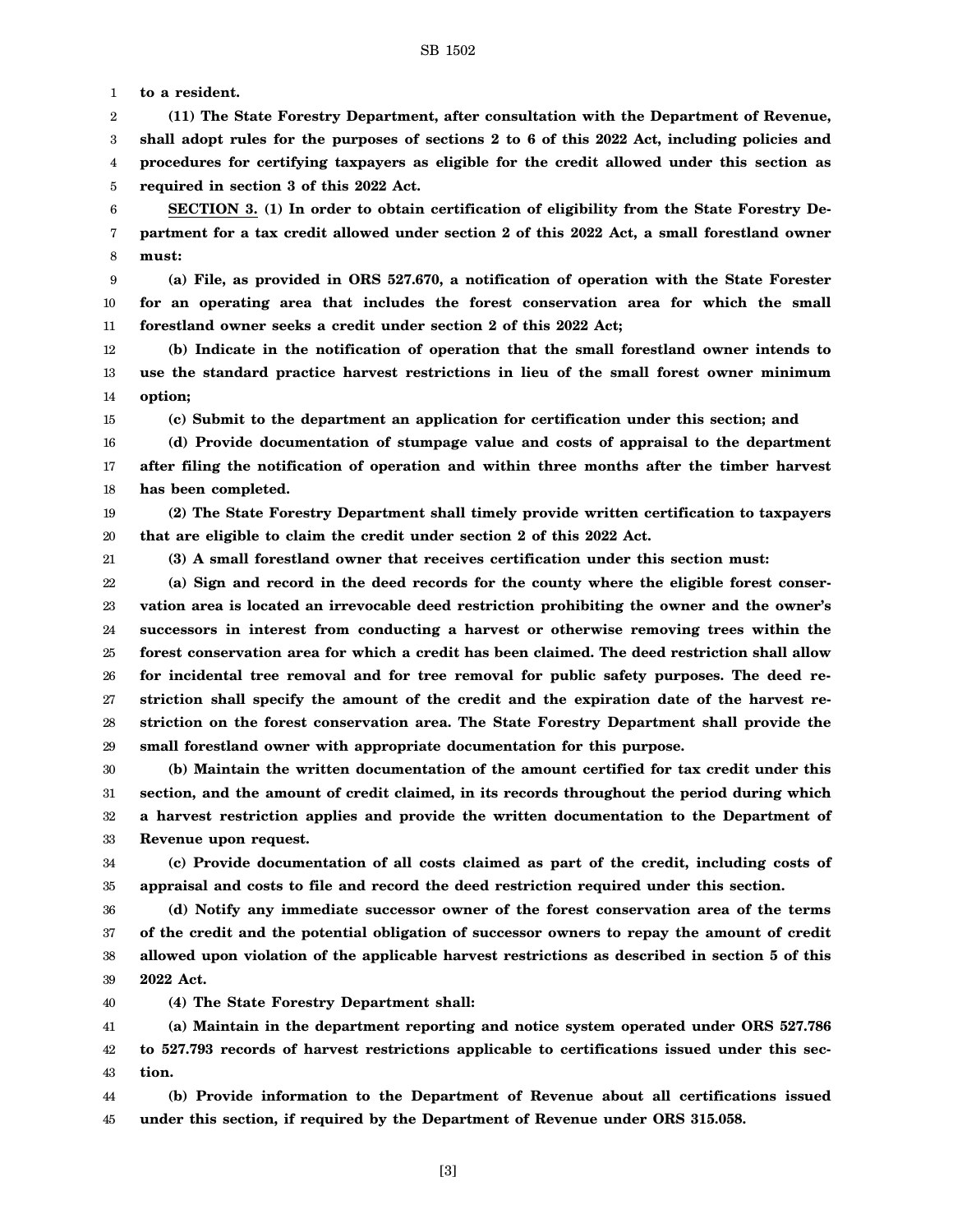1 2 **SECTION 4. (1) The amount of the tax credit allowed under section 2 of this 2022 Act shall be the sum of:**

3 4 5 6 **(a) The certified stumpage value of standing timber in the forest conservation area not harvested as a result of using the standard practice harvest restrictions in lieu of the small forest owner minimum option, using the standard measuring techniques of professional foresters; and**

7 8 9 **(b) The cost to the small forestland owner of establishing the stumpage value, including the cost of appraisal performed by a professional forester, and of filing and recording a deed restriction as described in section 3 (3) of this 2022 Act.**

10 11 12 13 **(2) If the small forestland owner is barred from using the small forest owner minimum option by the horizontal lineal feet limitation applicable to fifth field watersheds, the certified stumpage value described in subsection (1)(a) of this section shall be multiplied by 125 percent.**

14 15 16 **(3) The applicable stumpage value of the forest conservation area shall be the value as of the date of filing a notification of operation under ORS 527.670 and shall be calculated using one of the following methods:**

17 18 19 20 **(a) The conversion return method, in which the volume of timber being retained is determined by species and log grades, and a value is established from current delivered log price information, less a reasonable cost for harvest and delivery, for the area in which the retained timber would ordinarily be sold.**

21 22 23 24 **(b) The actual comparison method, which may be used if the timber being retained is similar in species and log grades to the timber being harvested, and which is calculated using actual revenues from the timber being harvested by the small forestland owner in the harvest area adjacent to the forest conservation area.**

25 26 27 28 29 **(c) The cash flow modeling method, in which the value of standing timber is determined by using the projected volume of the stand over a harvest rotation based on species and site class, determining the value at harvest age and then discounting the value to the present date using an interest rate equal to the direct farm ownership loan interest rate of the Farm Service Agency of the United States Department of Agriculture.**

30 31 32 **(4) Costs, including the cost of an appraisal and the cost of filing and recording a deed restriction, may be included in the credit amount only to the extent that the amount attributable to those costs is not claimed as an income tax deduction by the taxpayer.**

33 34 35 36 37 38 **SECTION 5. (1) If a small forestland owner, or the owner's estate, heirs or devisees, elects to conduct a timber harvest within a forest conservation area for which a tax credit has been allowed under section 2 of this 2022 Act and for which a harvest restriction has been recorded or otherwise elects to remove the harvest restriction, the certification of the credit shall be revoked and the Department of Revenue may proceed to collect any amounts not paid as a result of the credit, as provided in ORS 315.061.**

39 40 41 42 43 44 **(2)(a) If the timber harvest or the removal of a harvest restriction that results in revocation is conducted by an owner other than the small forestland owner that originally received certification for the credit under section 3 of this 2022 Act, that successor owner shall be liable for the amounts due as a result of the revocation. Interest shall be charged at the rate established in ORS 305.220 from the date of transfer of the title to the successor owner. (b) A revocation under this subsection does not impair the right of a prior owner to claim**

45 **the credit.**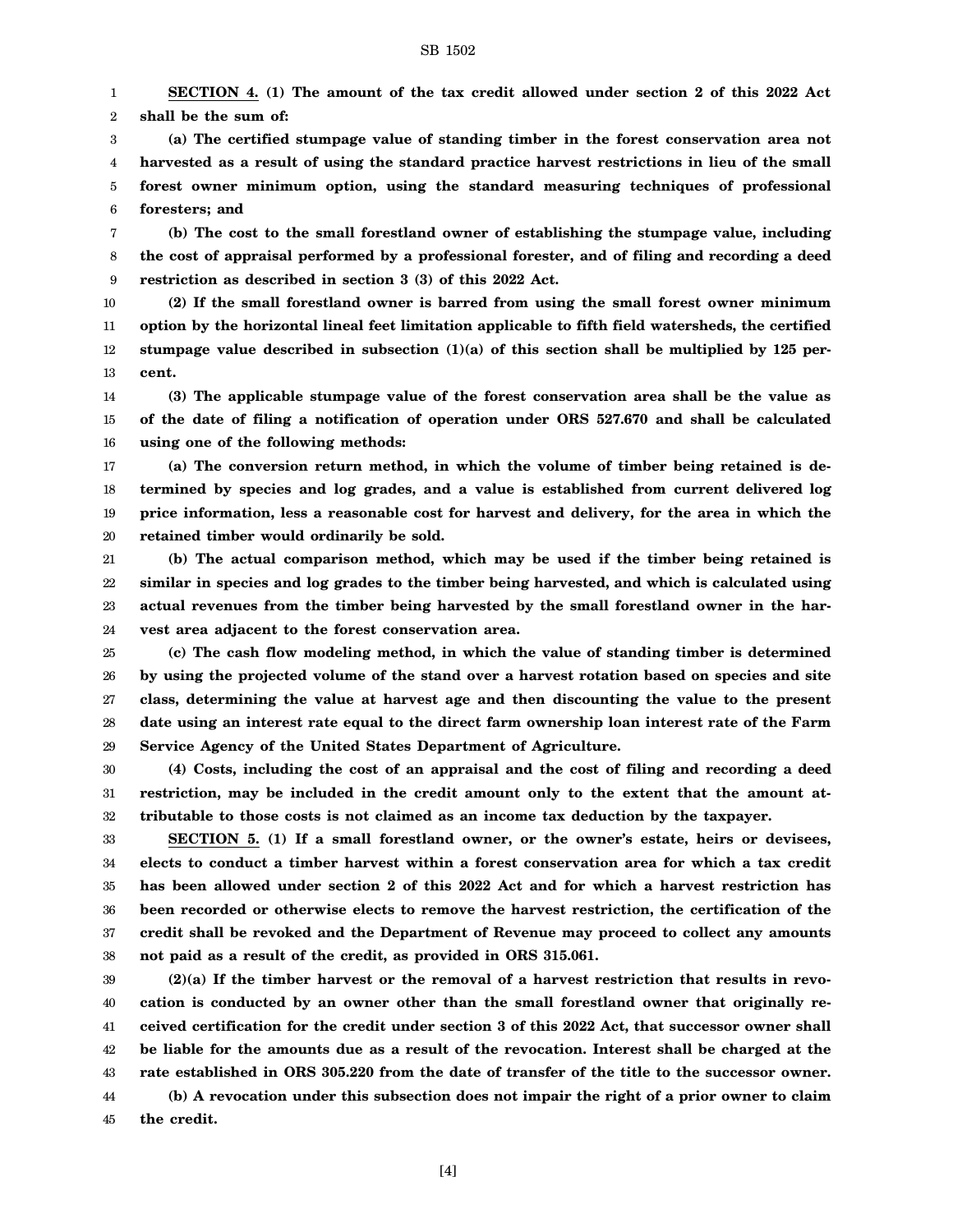#### SB 1502

1 2 3 4 5 6 **(3) After repayment is complete, the small forestland owner shall notify the State Forestry Department of the repayment and the department shall remove the record of the harvest restriction from the department reporting and notice system operated under ORS 527.786 to 527.793. The small forestland owner shall cause the deed restriction to be removed from the county deed records. The department shall provide the small forestland owner with appropriate documentation for this purpose.**

7 8 9 **(4) The small forestland owner that conducts the timber harvest shall be responsible for any penalties imposed for violations of the Oregon Forest Practices Act arising from the harvest.**

10 11 12 13 **SECTION 6. If the credit allowed under section 2 of this 2022 Act is repealed, or is allowed by the Legislative Assembly to expire, taxpayers that have previously received certification shall be allowed to continue to claim the credit. Any deed restrictions associated with the credit shall be retained.**

14 15 **SECTION 7. Notwithstanding ORS 315.037, section 2 of this 2022 Act applies to all tax years beginning on or after January 1, 2023.**

**SECTION 8. Section 9 of this 2022 Act is added to and made a part of ORS chapter 118.**

17 **SECTION 9. (1) The definitions in section 2 of this 2022 Act apply to this section.**

18 19 20 21 **(2) If, at the date of death, a decedent held the certification for a credit under section 2 of this 2022 Act, the estate of the decedent shall be allowed a credit for use of the small forest option, as provided in section 2 of this 2022 Act, to the extent that the credit has not been used to offset income taxes.**

22 23 24 25 26 27 **(3) If the forest conservation area for which a credit under section 2 of this 2022 Act was allowed is contained in the decedent's estate, and if the timber in the forest conservation area is subsequently harvested or otherwise removed in violation of the harvest restriction recorded for the forest conservation area, the Department of Revenue may impose additional tax, interest and penalties under ORS 118.005 to 118.540. The additional tax liability shall be the amount of credit used against the decedent's taxable estate.**

28 29 **(4) The estate shall provide notice of the amount of credit received to the heirs or devisees, who will maintain records of the credit used.**

30 31 **SECTION 10. Section 9 of this 2022 Act applies to estates of decedents dying on or after January 1, 2023.**

32

16

**SECTION 11.** ORS 314.772 is amended to read:

33 34 35 36 314.772. (1) Except as provided in ORS 314.766 (5)(b), the tax credits allowed or allowable to a C corporation for purposes of ORS chapter 317 or 318 shall not be allowed to an S corporation. The business tax credits allowed or allowable for purposes of ORS chapter 316 shall be allowed or are allowable to the shareholders of the S corporation.

37 38 39 40 41 42 (2) In determining the tax imposed under ORS chapter 316, as provided under ORS 314.763, on income of the shareholder of an S corporation, there shall be taken into account the shareholder's pro rata share of business tax credit (or item thereof) that would be allowed to the corporation (but for subsection (1) of this section) or recapture or recovery thereof. The credit (or item thereof), recapture or recovery shall be passed through to shareholders in pro rata shares as determined in the manner prescribed under section 1377(a) of the Internal Revenue Code.

43 44 45 (3) The character of any item included in a shareholder's pro rata share under subsection (2) of this section shall be determined as if such item were realized directly from the source from which realized by the corporation, or incurred in the same manner as incurred by the corporation.